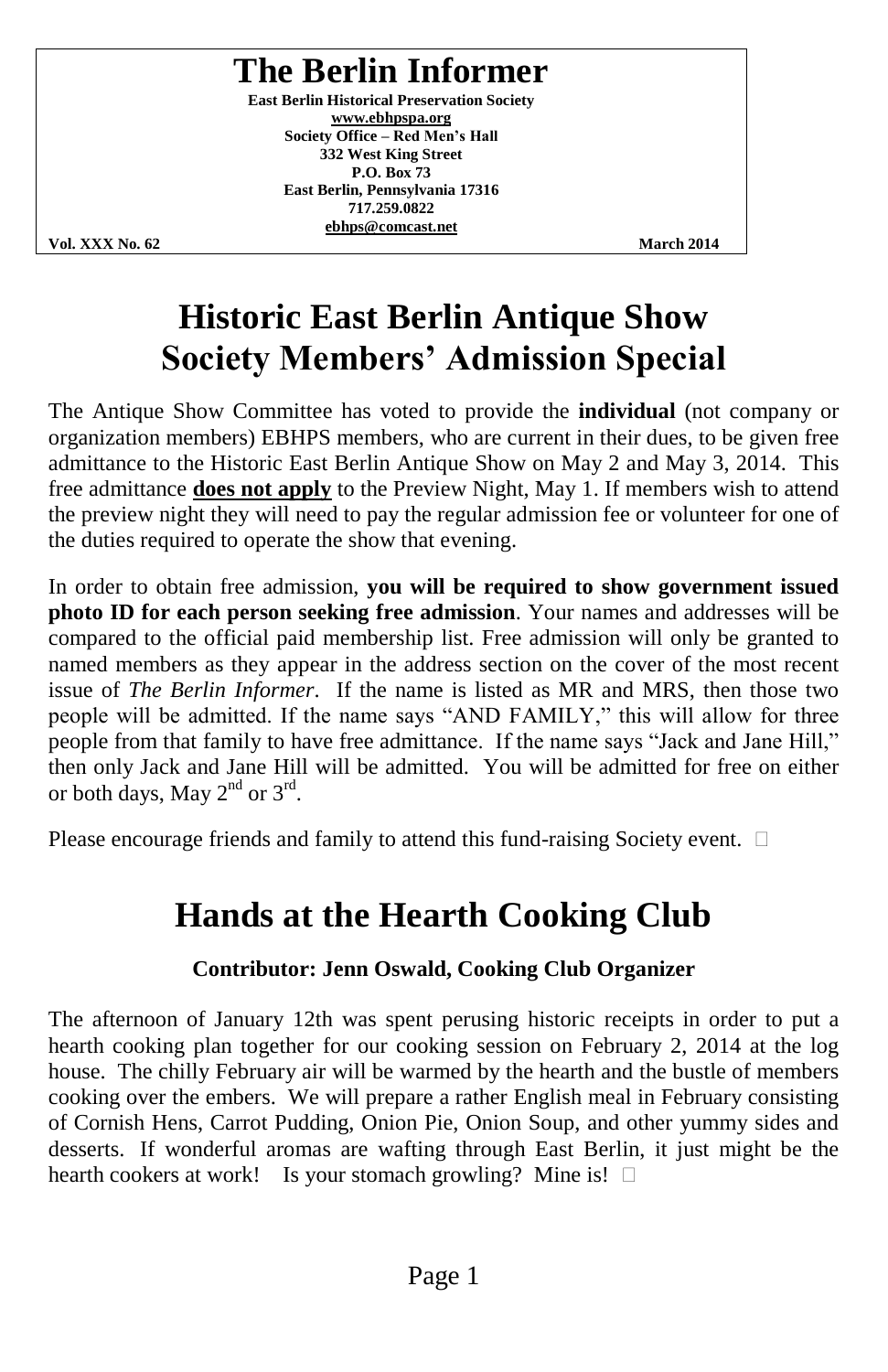# **The 1764 Preservation Fund**

### **Contributor: Peggy Bange, EBHPS Membership Chairman**

In January, we contacted the seven 2013 Inaugural Members to request that they renew their membership in *The 1764 Preservation Fund* and again solicited approximately seventy additional East Berlin Area businesses asking them to join the *Fund* in support of your society. We also included in the January issue of *The Berlin Informer*, a copy of *1764 Preservation Fund* brochure so that members could directly solicit area companies.

As of the publishing of this newsletter, we have received support from the following organizations with total contributions of \$1900, compared to \$1325 in 2013. Thanks to all of the contributing organizations. Members, please support these organizations.  $\Box$ 

| 2014 - 1764 Preservation Fund Members |                                  |                                  |  |  |
|---------------------------------------|----------------------------------|----------------------------------|--|--|
| <b>Platinum</b>                       | Gold                             | Silver                           |  |  |
| VFW Post 8896                         | Adams Electric Cooperative, Inc. | <b>ACNB Bank</b>                 |  |  |
|                                       |                                  | Aero Energy                      |  |  |
|                                       |                                  | East Berlin Beverage Dist., Inc. |  |  |
|                                       |                                  | East Berlin Community Library    |  |  |
|                                       |                                  | Rick's Custom Baling, LLC        |  |  |

## **The Road Show Revisited**

### **Contributor: Bev Jadus**

You never know what is going to show up at this annual event, but there is always a wide variety and usually items with family connections. This year we heard of early family history near North Platte and among the Sac Fox tribes, saw kitchen items which may have been taken from home to a bride's new household, learned of scary ideas from an old book of "remedies," admired a chunk of Chinese jade large enough to be a doorstop, and saw a British engraving of an early American building with great significance for the picture's owner. We enjoyed an early carved New England box likely signed by an ancestor of the owner and found by chance at an antique show. Michael Hrinyak brought several items to remind us that if you use your eyes, do your research and use your head, you can find some true bargains. But...what about those of us at an auction with no self control?

The group also had a first look at a good collection of early East Berlin pictures which has recently become available. We couldn't identify the ancestor portraits, but the town scenes were of great interest. Thanks to all who contributed and all who shared the evening and to Carol Carlson for the delicious refreshments.  $\square$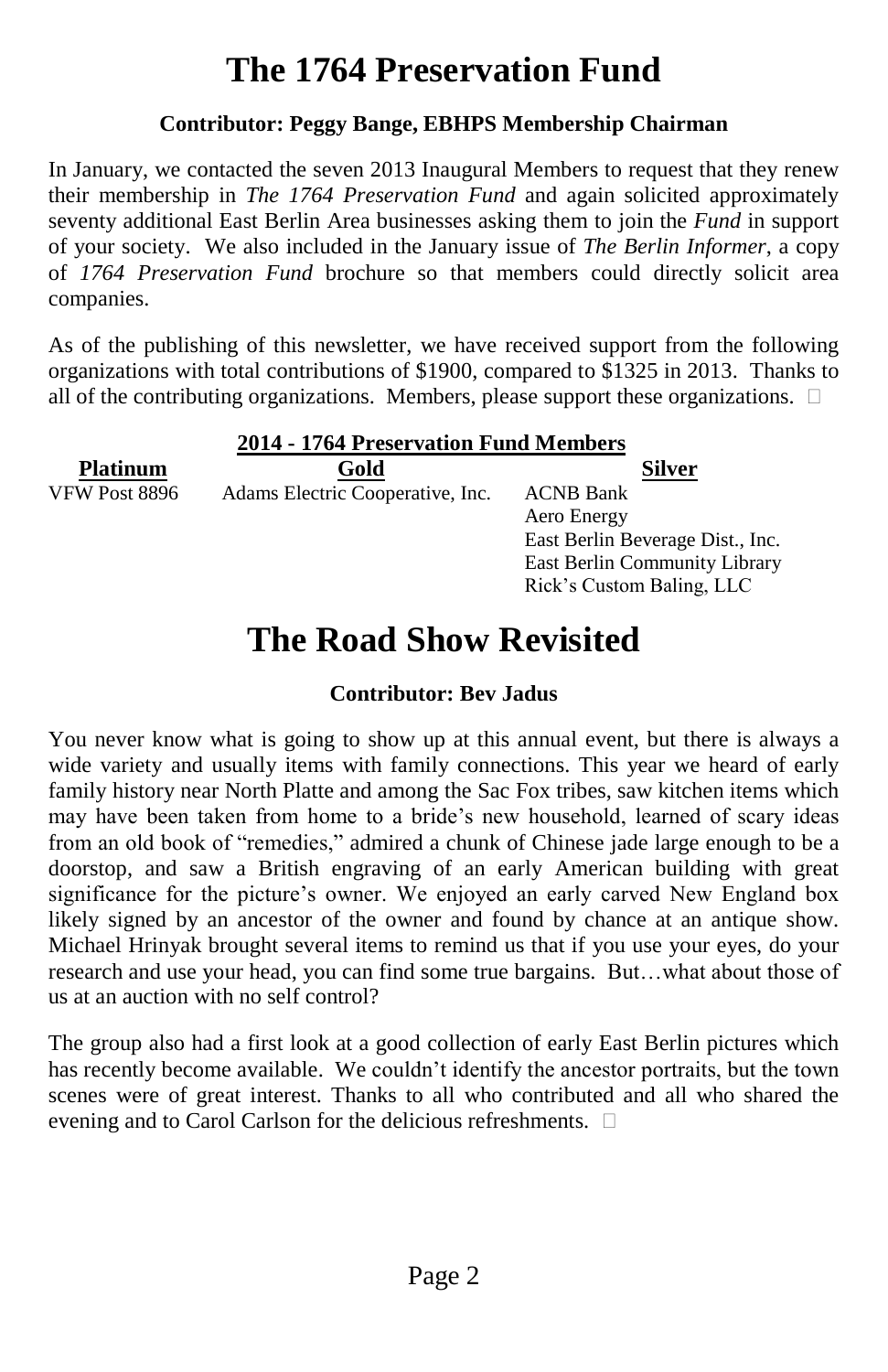## **Society Membership**

### **Contributor: Peggy Bange, Membership Chairman**

When this issue of *The Berlin Informer* was sent to the printer, we had a total of 227 current members (including life members) for 2014, which is 12 members less than we had in 2013. As we worked to update our membership list in January 2014, we discovered that we had lost approximately 20 members due to death or severe illness or because they had moved out of the area within the last year. However, since January 1<sup>st</sup>, we have added nine new members! They are Chris and Sandy Warner (East **Berlin, PA), David and Patricia Glenn (Spring Grove, PA), Joan Baker (East Berlin, PA), Jacqueline Ford (Oceanside, CA), Brian Bechtel (Milford, NJ), Justin Bechtel (Union, NJ), and Kay Stitley (Dover, PA)**.

As we lose former members, it becomes vitally important to the Society to gain new members to keep our membership numbers strong. Please think about giving a 2014 membership in your Society as a gift. All gift membership recipients will receive a letter informing them of their new membership and acknowledging the donor(s) of the membership. Forms are available on the Society's website or by phoning the Society Office. By the way, four of the new members listed above received gift memberships this year.

Thank you very much for your prompt membership renewals for 2014**!**

# **250th Anniversary of East Berlin, PA**

### **……………..Continued from Page 5/6**

### **Saturday May 10, 2014 (continued):**

- $\triangleright$  Reenactment events will be held at the campsite to be set up in the EBBCP located west of the EBACC, between North Avenue and the Conewago Creek. The reenactment events will be held during daylight hours. Details are pending further development and will be announced.
- Plans call for a catering company to serve food at the EBBCP.
- > There are tentative plans for the EBACC to also serve food.
- $\triangleright$  An evening dance is planned under a large tent to be erected in the EBBCP amid the reenactment tents and events.

### **Sunday May 11, 2014:**

- $\triangleright$  An old fashioned Sunday Morning Church Service will be held in the large tent planned for on site of the EBBCP. Services to be provided by a reenactment provided pastor. You are invited to attend.
- $\triangleright$  A possible closing event envisions community breakfast (offered for a fee) to be held at the EBACC auditorium. Final plans are still in the development and polishing stage.

Watch for brochures, posters, and advertisements related to the planned Founders Day 250<sup>th</sup> Anniversary Celebration events during the coming months.  $\square$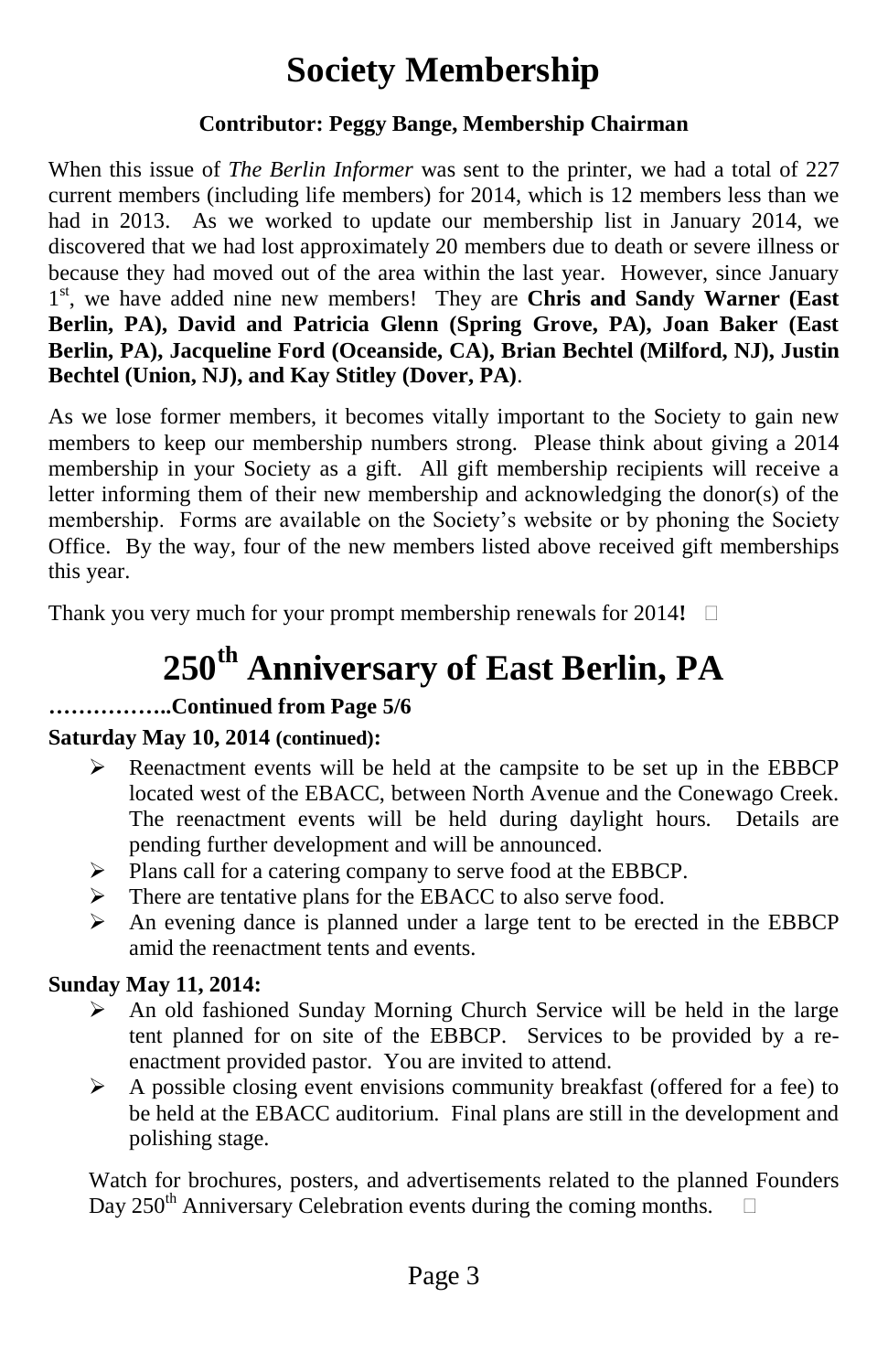## **2013 Log House Events**

### **Contributor: Society Member Jane Fox**

## **Christmas Craft Show**

The November 2013 Log House Craft show was a very successful event. Black Friday was a very busy day. We were so busy we would not have stayed warm had it not been for Charles Mark keeping the fire tended. The log house was filled to the brim with quality items (see website for pictures) which included: homemade soap, red ware pottery, fresh wreaths, folk art santas, beautiful woven textiles, wooden candle boxes, brooms, jewelry, framed antique post cards, woolen hooked items, carved ornaments, and the Society's hand dipped candles. Thanks to all who stopped by and supported the show. We are looking forward to seeing you this November.  $\Box$ 

## **Log House Hearth Dinner Raffle**

On November 2, 2013 the winners of the Colonial Day Hearth Dinner raffle enjoyed a wonderful candlelight hearth cooked dinner. The dinner was cooked by Linda Ziegler and consisted of a salad, pumpkin soup, roasted pork loin, potato and onion pie, rye bread, corn relish, baked apples, and syllabub for desert. All recipes were authentic to the 1800's. Unfortunately, this will be the last such event, as the raffle has not been profitable enough to continue in future years.

## **East Berlin Heirloom Coverlets**

### **Contributor: Society Member Jane Fox and Jenn Oswald**

Stay tuned for more information about the sale of East Berlin anniversary coverlets created by Family Heirloom Weavers in Red Lion, PA. The 40" X 38" crib size wool and cotton, dry clean only, jacquared coverlet will honor the 250th anniversary of East Berlin from 1764-2014. A queen size coverlet 76" x 105" will also be available. The society will be taking orders and collecting money from late winter into early spring. The final design and cost is still being determined. The society is looking at either the Eagle or Bird and Bush border. Some of you may remember the house border done in the 1980's. When you place your order you may choose up to three different colors on a white background. Choose from: Cranberry, Williamsburg Blue, Madder Red, Navy, Olive, Light Green, Pine Green, and Rust. Samples and a brochure will be available at our society meetings. Be one of the first to own a commemorative coverlet made by a local weaver and sold by the East Berlin Historical Society. If you have any questions or are interested in purchasing a coverlet you can contact Jane Fox at 873-5335 or Jenn Oswald at 683-5335. □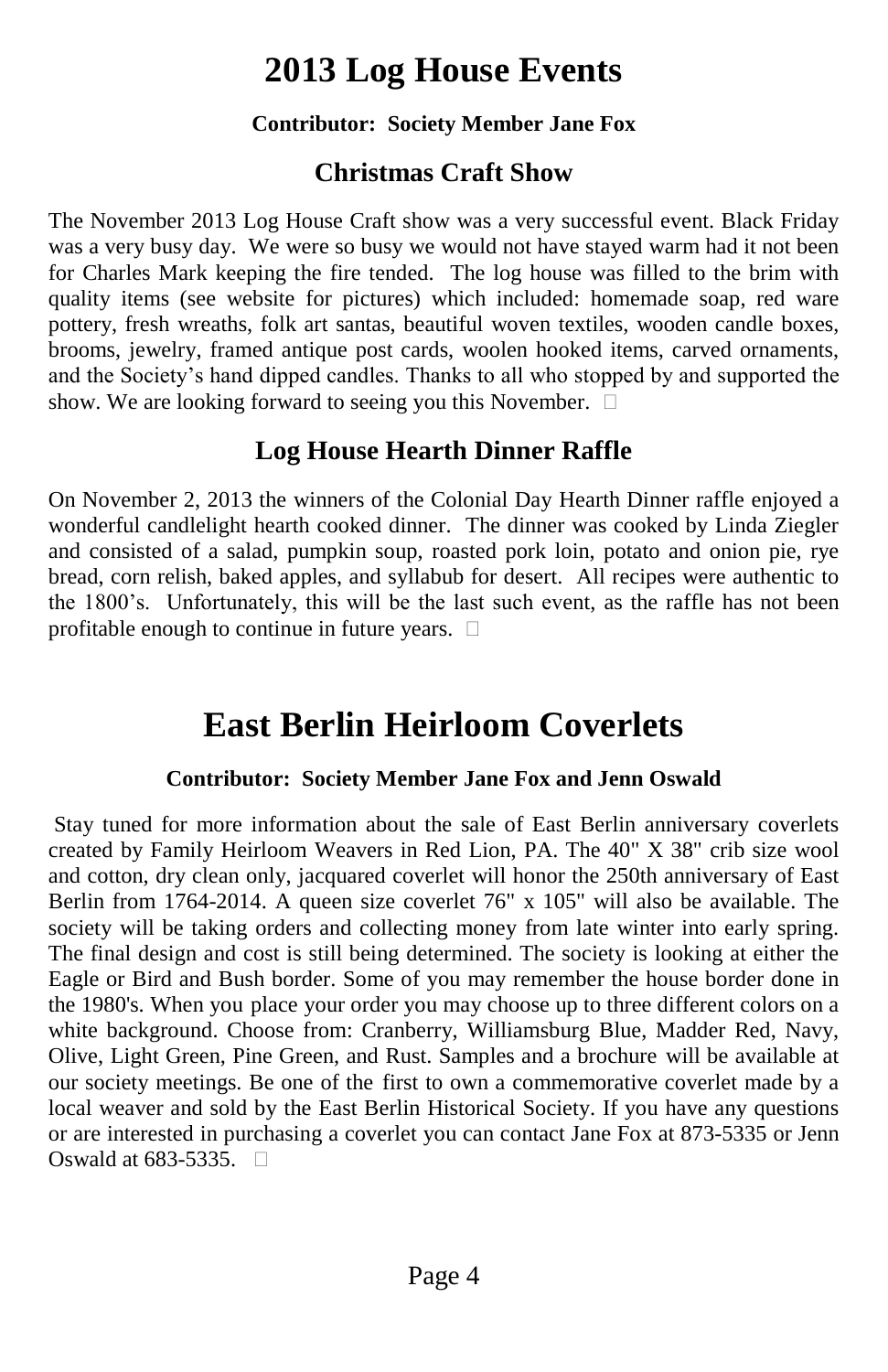## **250th Anniversary of East Berlin, PA Advanced Focus on May 1 thru May 11, 2014**

#### **CONTRIBUTOR: Charles Bechtel, EBHPS Founders Day Committee Member**

Early May 2014 will contain a memorable sequence of events. The East Berlin Historical Preservation Society (EBHPS) has scheduled its annual Antique Show to be held at the East Berlin Area Community Center (EBACC) on May 1, 2, and 3.

In addition, the following is the current status of the East Berlin Founders Day  $250<sup>th</sup>$ Anniversary Celebration schedule according to plans that have been developed as of January 22, 2014. Details and final specifics, such as prices for the May 6 and 7 community center dinner and the May 6 and 7 prices for taking the planned tours of portions of the East Berlin National Historic District, will be established during the coming months.

The Founders Day Anniversary Celebration (FDAC) will begin on Saturday May 3, 2014 and continue off and on through Sunday May 11, 2014.

Listed below is the schedule of events as it exists presently. Please understand that some events may be subject to change, and as always, understand that the weather can impact preplanned events. Plan to seek follow-up information during the forthcoming weeks and months prior to the holding of the scheduled events.

#### **Saturday May 3, 2014:**

- Parade to begin at 5 p.m. on the West End of West King Street, which will pass by numerous key properties of the East Berlin National Historic District, as it proceeds eastward along West King Street to the stop light, bears right onto Abbottstown Street (Route 194) south to Locust Street, and then eastward on Locust Street to the East Berlin Veterans of Foreign Wars (VFW) Building.
- $\triangleright$  Opening of the Time Capsule at the VFW
- $\triangleright$  Plans envision food to be served at a site along Stoner Alley which runs north and south past the VFW building and alongside the East Berlin Fire Company.

#### **Sunday May 4, 2014:**

- Assorted Old Time Carnival Games and food at the EBACC
	- Balloon Maker, Face Painters
	- Pony Rides, Dime Pitch, Goldfish Throw
	- Cotton Candy, Candied and Caramel Apples
- $\triangleright$  The EBACC food concession will be open serving food prepared in the newly modernized kitchen adjacent to the center's auditorium.
- $\geq 7$  p.m. Community Chorus Concert to be held in the sanctuary of Trinity Lutheran Church at 117 West King Street, East Berlin. A freewill offering will be taken to assist in meeting concert expenses.

**Monday May 5, 2014:** No planned events.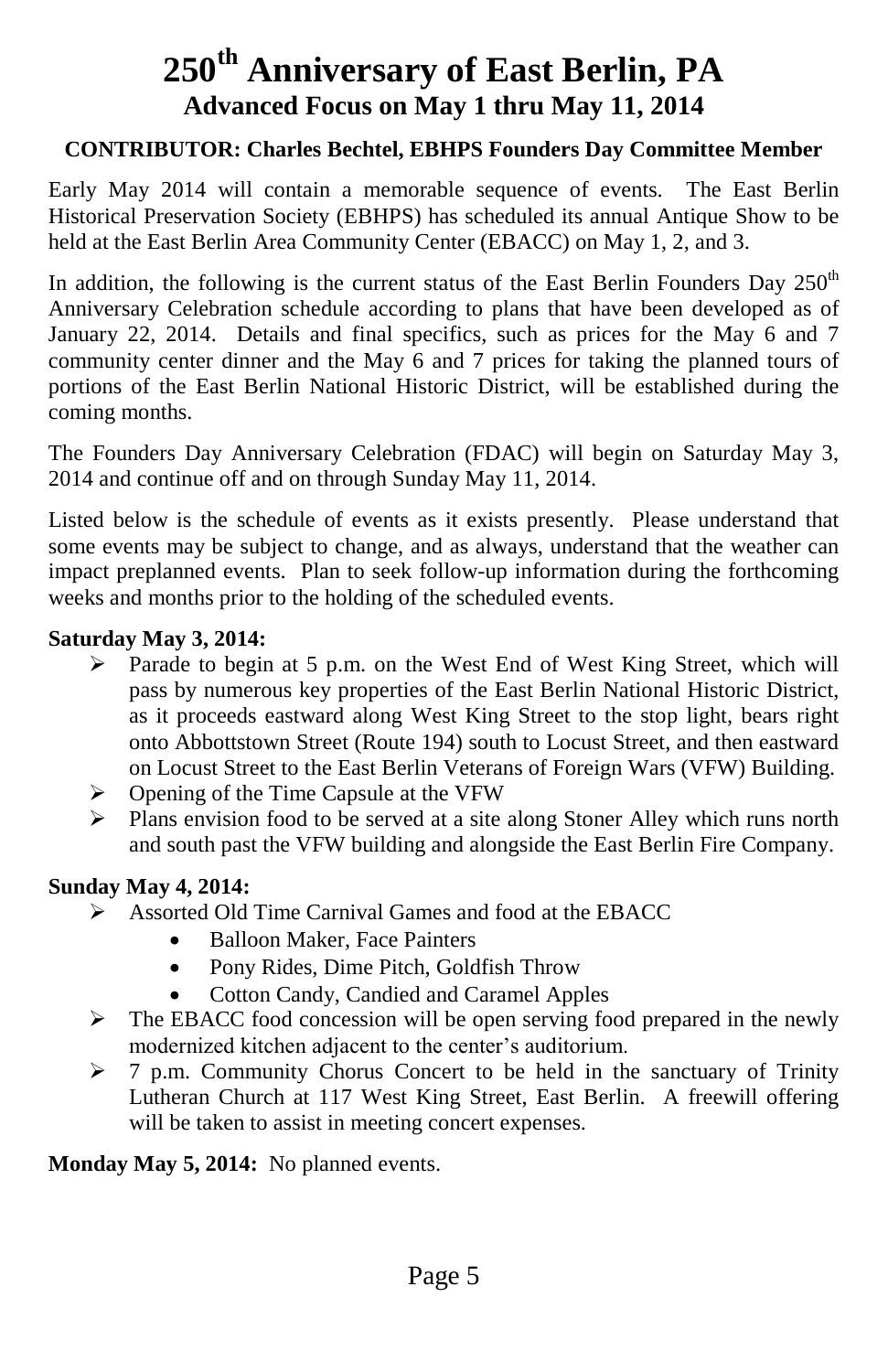### **Tuesday May 6, 2014 & Wednesday May 7, 2014:**

Dinner and Walking Tours will be scheduled to accommodate participants in both events. The Walking Tours are presently being developed. Due to the one and a half hour planned tour times, plans are still under development for specifics, but in general, the conducted tours, which are being professionally written, are expected to concentrate on the West King Street portion of the National Historic District, where the largest number of key properties are located. Tour participation will consist of a walking tour and will be priced per individual. Reservation locations and prices are still being developed and will be published in the coming months.

- $\triangleright$  Planned dinners will be served at two seatings for a maximum of forty guests at a sit down dinner served at EBACC, priced individually, and most probably by advanced reservation only. The intent is that tour participants will probably plan to have dinner first at the EBACC, but the two events will be priced individually. Having dinner at the EBACC is an option for tour participants but not mandatory.
- $\triangleright$  Tours are envisioned to be held at 6 p.m. and 8:30 p.m. on the above dates. Current plans are for the dinner seating to be approximately  $1\frac{1}{4}$  to  $1\frac{1}{2}$  hours earlier. Stay in touch as final plans are developed on this.

#### **Thursday May 8, 2014:**

East Berlin 250<sup>th</sup> Anniversary Birthday Celebration.

- The EBHPS has negotiated with the East Berlin Post Office to offer a Special Pictorial Cancellation imprint on May 8, 2014. Local Post Office employees have volunteered to handle the cancellations at Liberty #1 Engine House, which is an EBHPS leased building, at Fourth Street and South Avenue in East Berlin. Hours to be announced.
- $\triangleright$  EBACC Kitchen will be open to serve plated dinners along with a concession baked 250<sup>th</sup> Birthday Cake. Post dinner music is planned at the EBACC prior to the scheduled approximately 9 p.m. fireworks.
- Fireworks to be held in the East Berlin Borough Community Park (EBBCP) on the north side of West North Avenue (west on North Avenue from the EBACC).
- $\triangleright$  Historic Presentations are currently under negotiation.
- Family Activities at the EBBCP (specifics still under development)

### **Friday May 9, 2014:** No planned events.

Civil War reenactment participants arrive in East Berlin to set up for the planned May 10, 2104 reenactment events to be held in the Community Park between North Avenue and the Conewago Creek. Activities will include experienced reenactors in uniform plus horses and cannon.

### **Saturday May 10, 2014:**

 $\triangleright$  Reenactments related to the occupation of East Berlin by Confederate Troops prior to the Battle of Gettysburg, as well as the surrender of the City of York, PA to the Confederate Troops in 1863. Focus will be on happenings in East Berlin. ………………….…**Continued on Page 3**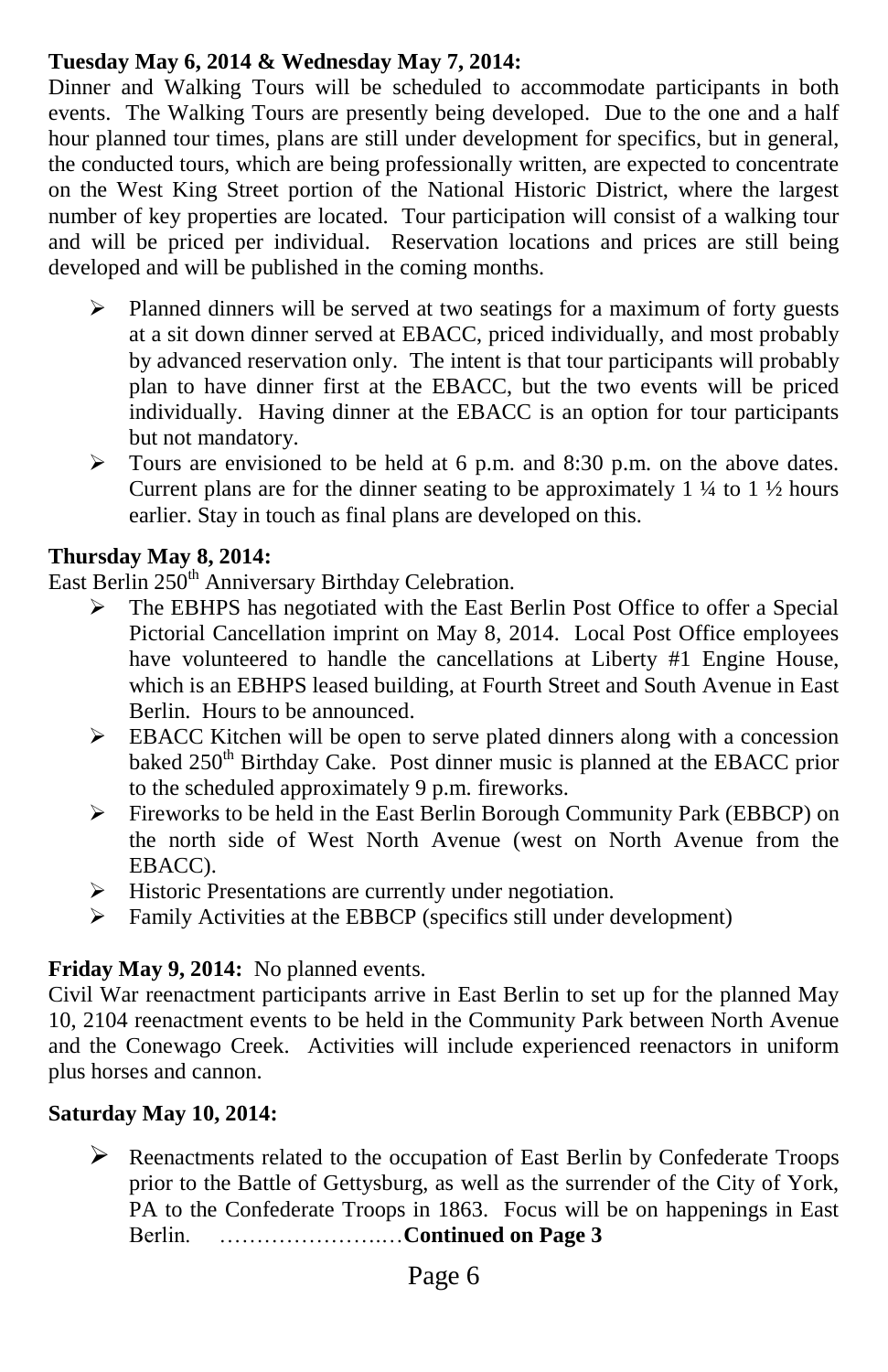# **Preservation of Historical Buildings and Old Homes**

### **March 19, 2014 General Meeting Preview**

#### **Contributor: Society Member Jane Fox**

This program will interest anyone with an older home that plans renovations or additions or who has a love of older architecture. Our speaker, Danielle Keperling, will note the common mistakes to avoid that cause irreversible and costly damage to a building's architectural integrity. Danielle will also point out how to choose a contractor, how to proceed and evaluate your building's needs, and how to plan your renovations.

Historic Renovations was established by Charles Groshong. His life experiences from construction to underground mining and through the trades working as a framer, mason, roofer and carpenter formed his vision of what a design/build renovation company should be providing. Danielle is his daughter and has worked in the construction business since 2001.

Historic Renovations' guiding philosophy is to serve as caretakers of our built history, cherishing and protecting that architecture so it can be handed down to the next generation. The EBHPS shares that same philosophy as we are the caretakers of 5 historic buildings in East Berlin. Don't miss this outstanding program.

Historic Renovations will also have Volume 1 *Preservation Primer* available for purchase after the meeting.  $\Box$ 

# **Please Keep Your Email Address Current**

If you have a change in your email address throughout the year, please remember to email us your new address at ebhpsmembership@gmail.com . This way you will be sure to receive important Society information and promotions in a timely manner.  $\Box$ 

## **Oops! We made a publishing mistake.**

In the January 2014 issues of The Berlin Informer, we mistakenly listed the incorrect email addresses for several members. What follows are the correct email addresses.

| Vice<br>President     | Michael<br>Hrinyak | 717.308.2158 | michaeljosephhrinyak@gmail.com  |
|-----------------------|--------------------|--------------|---------------------------------|
| Director<br>(12/2014) | Mike Loges         | 717.259.9690 | countrycrowantiques@verizon.net |
| Director<br>(12/2015) | Carol<br>Carlson   | 717.259.8076 | bechtelvictbb@aol.com           |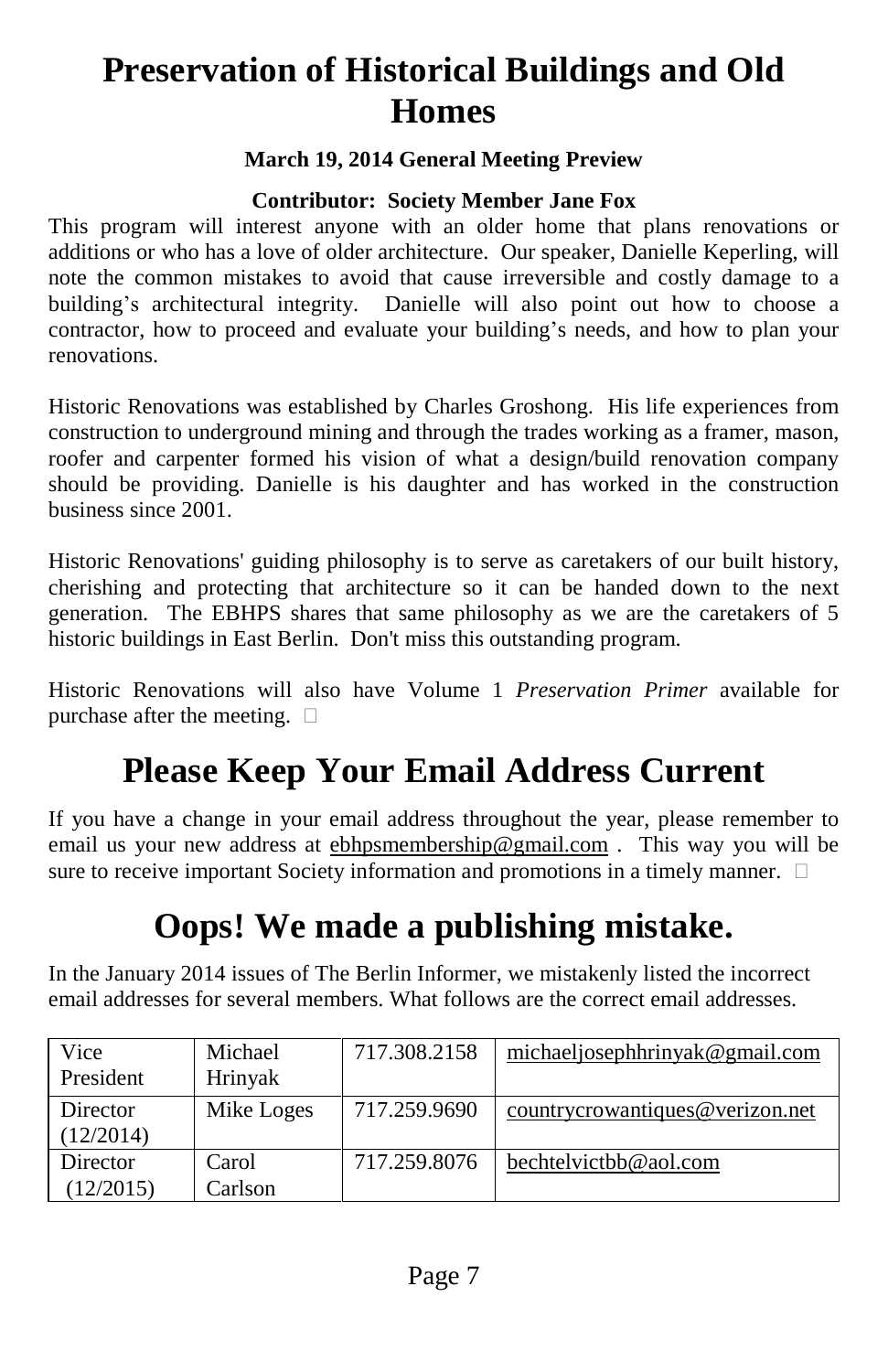## Red Men's Hall **History of the Red Men**

(The following is the third part of a three part article on the IORM.)

## **Goals of the Red Men**

To promote patriotism and the American Way of Life, to provide social activities for the members, and to support various charitable programs. Our activities include:

- Flag Recognition Program A program to honor those patriotic Americans who display the flag regularly.
- Faith Of Our Fathers Chapel Chapel erected at Freedoms Foundation at Valley Forge, Pennsylvania, to memorialize the ideals and principles of our founding fathers.
- Annual Pilgrimage To Faith of Our Fathers Chapel Annual meeting to renew and strengthen our beliefs in the American Way of Life.
- Children with Cognitive, Intellectual, and Developmental Disabilities Program — Support of various projects and programs of the ARC (formerly Association for Retarded Citizens) and Special Olympics.
- Red Men's Day at Arlington National Cemetery Annual ceremony to honor our unknown soldiers and all brave Americans who have fallen in battle to protect our Freedom.
- Red Men's Week Week of December 16th, designated as National Red Men's Week, commemorating the Boston Tea Party in 1773.

### **Charitable Programs**

The National Charity project of the Improved Order of Red Men is Alzheimer's research. Since 1991, the Organization has given over two million dollars to the Alzheimer's Association. Alzheimer's disease knows no social or economic boundaries; but it does incline heavily toward older people, affecting seven to nine percent of Americans over the age of 65, yet it strikes those in their 40s and 50s as well. Indeed, some of our own members have been stricken with this dreaded disease. Our members not only give generously, but work with local Alzheimer's Chapters across the nation.

(Excerpts are reprinted with permission of the IORM, Waco, TX.)  $\Box$ 



Page 8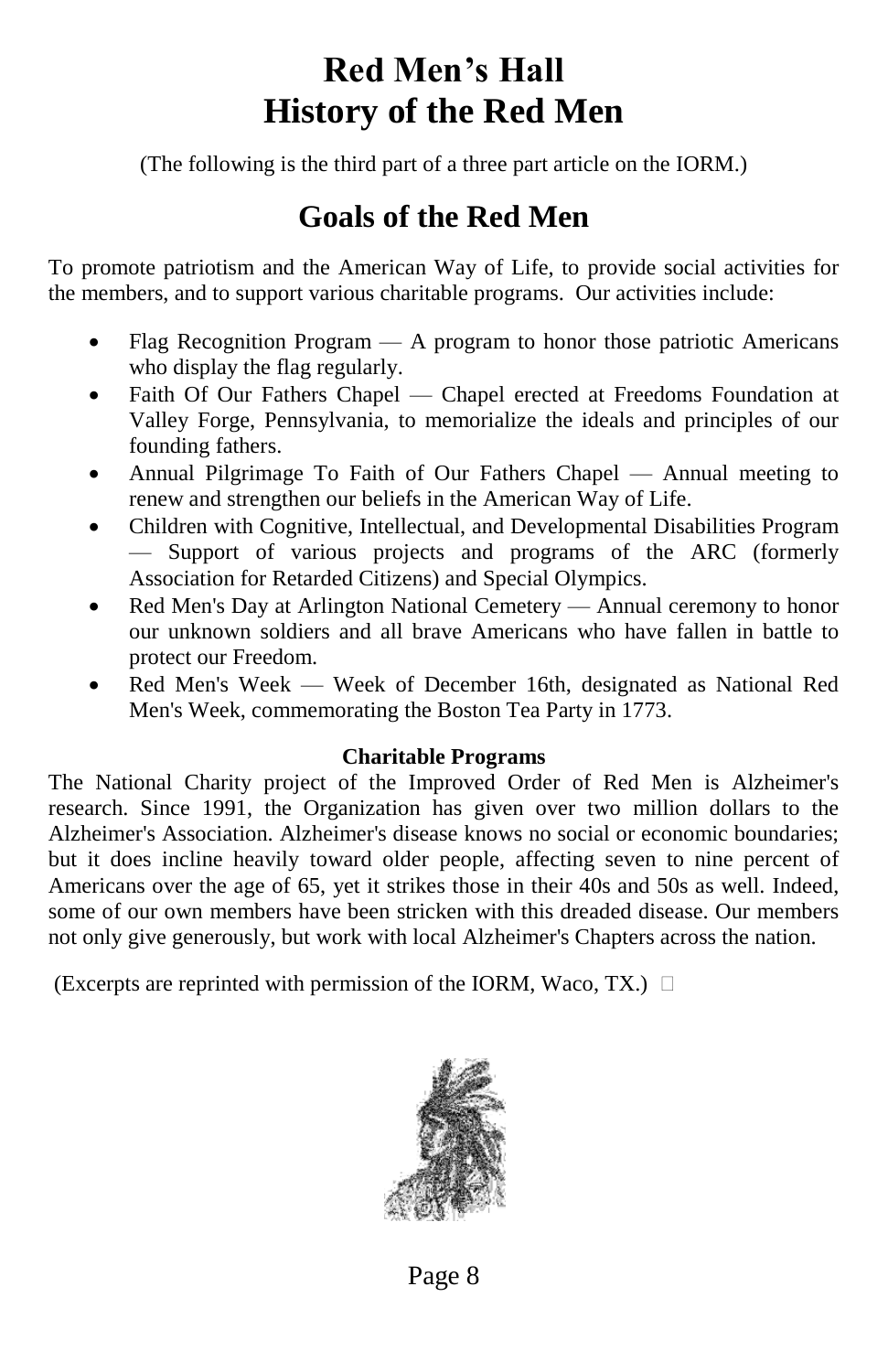## **Message from Board President –Bev Jadus**

I cannot think of any better use of this space than to let you know about all the work that is getting done behind the scenes and the enthusiastic volunteers who are making it all happen:

**Jane Fox** and **Connie Rogers** chaired the Log House Craft Show in late November and it was a great success, earning much needed funds to support our work. Somehow they find just the right mix of items each year so that shoppers arrive long before opening time and sit in the parking lot just waiting for the "OPEN" sign.

**Mary Kollmar** headed up plans for the annual Christmas at the Mill dinner. Mary is a master of organization and the result was a perfect evening with great food provided by members, the chance to talk with friends, old and new, time to admire the mill by candlelight, and stay late to sit by the fireplace.

In late December a very energetic group arrived at Red Men's to move furniture, scrub every inch of wall and trim, spackle and sand, prime, and apply two coats of paint before reorganizing the space. Two work days turned into four and even then volunteers were returning on their own to do more. MANY THANKS to **Peggy and Clair Bange, Rich and Carol Carlson, Jane Fox, Michael and Lucia Hrinyak, Mike Loges, Jenn Oswald, Bill Powell, Connie Rogers, and Karen Sheaffer.**

The Historic East Berlin Antique Show committee headed by **Michael Hrinyak** has been busy planning since early December and is now checking in dealer contracts for the May 1-3 event. This is going to be a great show and will run at the same time as the York Show at the fairgrounds, drawing collectors and dealers from many states.

**Bob and Cindy Todd** and their committee are well into planning a very special house tour for December, 2014. This is a wonderful chance to show people some of the wonderful historic homes to be found in East Berlin and the care their owners have taken to preserve them.

**Charlie Bechtel** has been very busy as the Society's representative at Founder's Day Committee meetings and keeps us informed about plans for the  $250<sup>th</sup>$  celebration. He is also completing research on properties designated as contributing to the establishment of the National Historic District and is looking into the Society's preservation history. The results of both projects should be extremely interesting.

**Peggy and Clair Bange** have done a wonderful job getting 2014 membership renewals and attracting new members as well. *The 1764 Preservation Fund* they started last year is off to a good start again in 2014, all because of their thorough planning.

I have often said that I get my energy from the people around me.

### **THANK YOU ALL!**